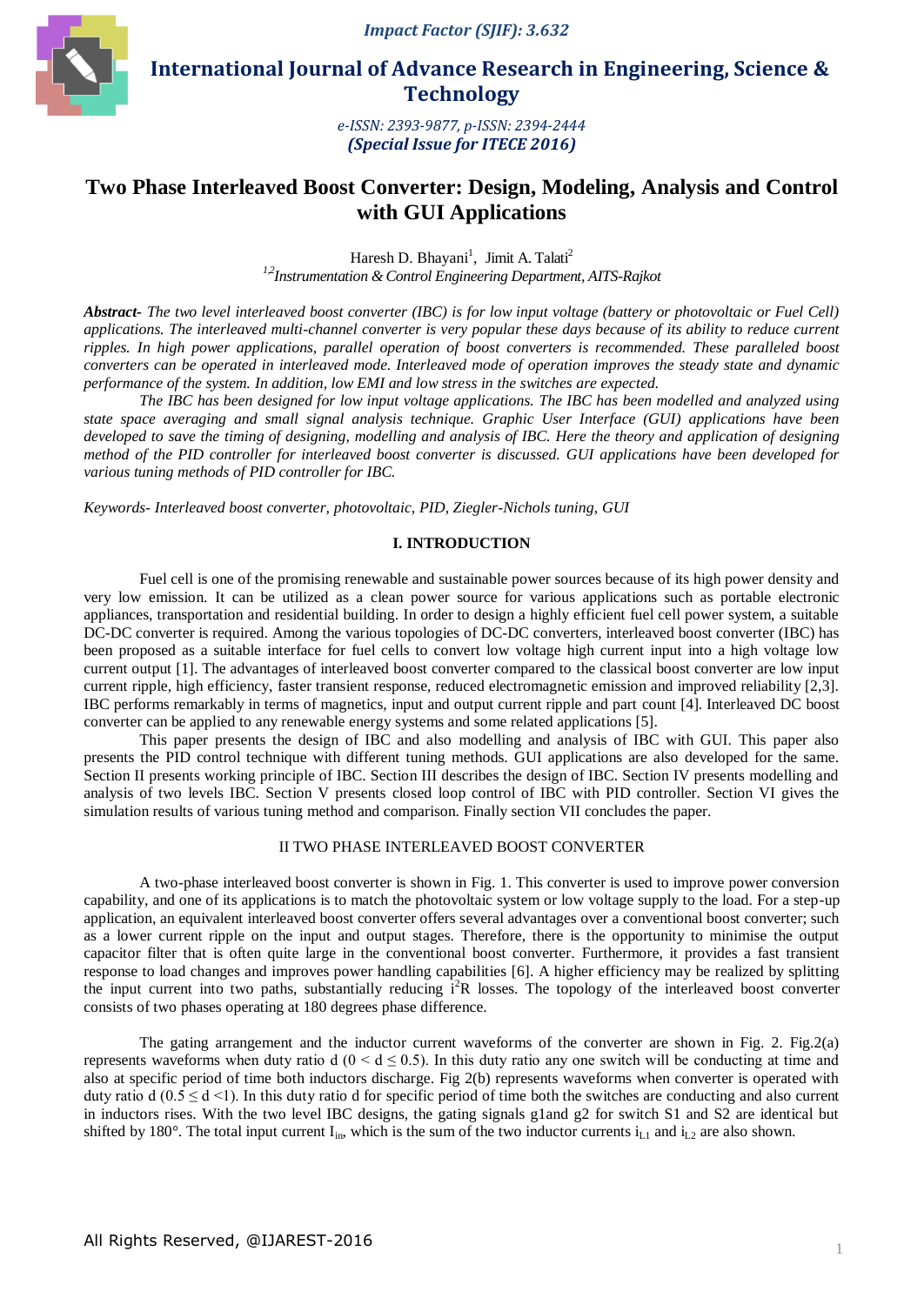

*Fig. 1 Two phase interleaved boost converter*





*Fig.2 (a). Typical Waveforms of Inductor Currents (d > 0.5)*

III. DESIGNING OF IBC

### **3.1. Design Equations**

For designing purpose following equations are required [2,6-9] *Boost ratio:* The boost ratio of the converter is a function of the duty ratio *Vdc* 1

$$
\frac{vac}{Vin} = \frac{1}{1 - D}
$$
\nInput and Output currents :

\n
$$
Iin = \frac{Pin}{Vin} \qquad Io = \frac{Po}{V0}
$$
\n(2)

*Inductor current ripple amplitude:*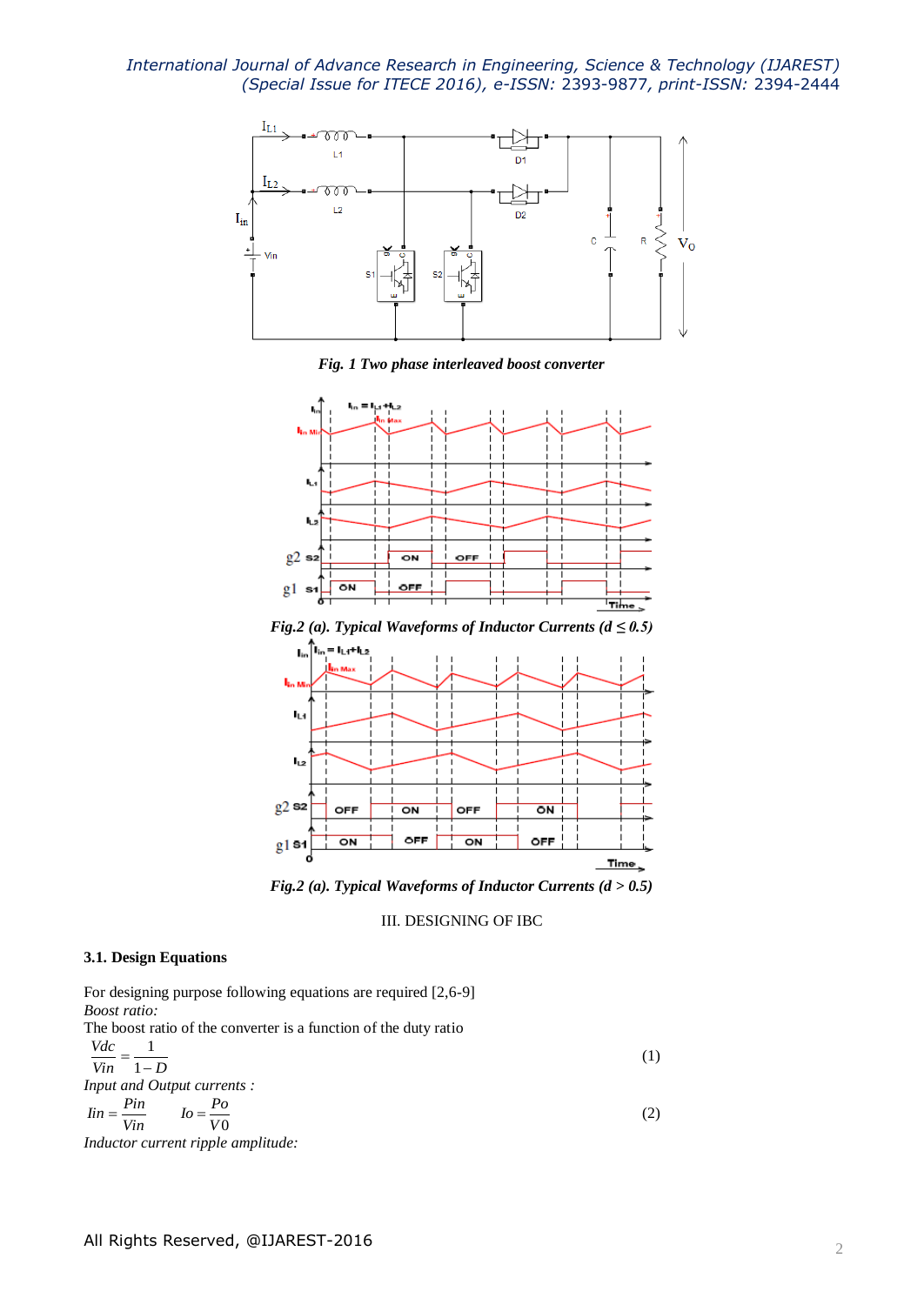| $\Delta I_{LL2} = \frac{V in D}{f_{SW} L}$                                    | (3) |
|-------------------------------------------------------------------------------|-----|
| Input current ripple amplitude:                                               |     |
| $\Delta I_{in} = \frac{Vo(D)(1-2D)}{Lg}$<br>for $0 < d \leq 0.5$<br>$Lf_{SW}$ | (4) |
| $\Delta I_{in} = \frac{Vo(1-D)(2D-1)}{Lf_{SW}}$ for $0.5 \le d \le 1$         | (5) |
| <i>Inductor L:</i>                                                            |     |
| $L = \frac{VsD}{\sqrt{V}}$<br>$f_{SW}\Delta I_L$                              | (6) |
| <b>Resistor R:</b>                                                            |     |
| $R = \frac{V_o}{V}$<br>$I_{O}$                                                | (7) |
| Capacitor C:                                                                  |     |

$$
\begin{array}{cc}\n & D \\
\end{array}
$$

$$
C = \frac{D}{Rf_{SW}\Delta V_0}
$$

*Table 1. Design requirements of IBC*

(8)

| <b>Output Voltage</b> |                  |
|-----------------------|------------------|
| Input Voltage         | 12 V             |
| Output Voltage ripple | $1\%$            |
| Input Current ripple  | 5%               |
| Output power          | <b>180 Watts</b> |
| switching frequency   | $25$ kHz.        |

## *Table 2. Designed values of IBC as per requirements*

| Duty ratio $(d)$      | 0.6         |
|-----------------------|-------------|
| <b>Output Current</b> | 6 A         |
| Inductor L1 and L2    | $128 \mu H$ |
|                       | $5\Omega$   |
|                       | $480 \mu F$ |

# **3.2. GUI Application for Design and analysis of IBC**

Fig 4 is the GUI application for designing the IBC. Fig 5 is for the design and analysis purpose of IBC.

| $\pmb{\times}$<br>$\Box$<br>А<br>IBC_Design_GUI |                         |                        |                     |  |  |  |
|-------------------------------------------------|-------------------------|------------------------|---------------------|--|--|--|
| Interleaved Boost Converter                     |                         |                        |                     |  |  |  |
| Requirements-                                   | <b>Designed Values-</b> |                        |                     |  |  |  |
| Vin<br>12                                       | $\mathsf{V}$            | Duty cycle             | 0.6                 |  |  |  |
| Vo<br>30                                        | $\mathsf{V}$            | Inductor L1 & L2       | μH<br>128           |  |  |  |
| P <sub>0</sub><br>180                           | W                       | Capacitor              | 480<br>μF           |  |  |  |
| <b>Switching Frequency</b><br>25                | KHz                     | <b>Load Resistance</b> | 5<br>Ohm            |  |  |  |
| 1<br>Output voltage Ripple %                    | %                       | Output current         | 6<br>$\overline{A}$ |  |  |  |
| Input current Ripple %<br>7.5                   | %                       | Input current          | 15<br>A             |  |  |  |
| <br>Calculate                                   |                         |                        |                     |  |  |  |
|                                                 |                         |                        |                     |  |  |  |
|                                                 |                         |                        |                     |  |  |  |

*Fig. 4 GUI for designing IBC*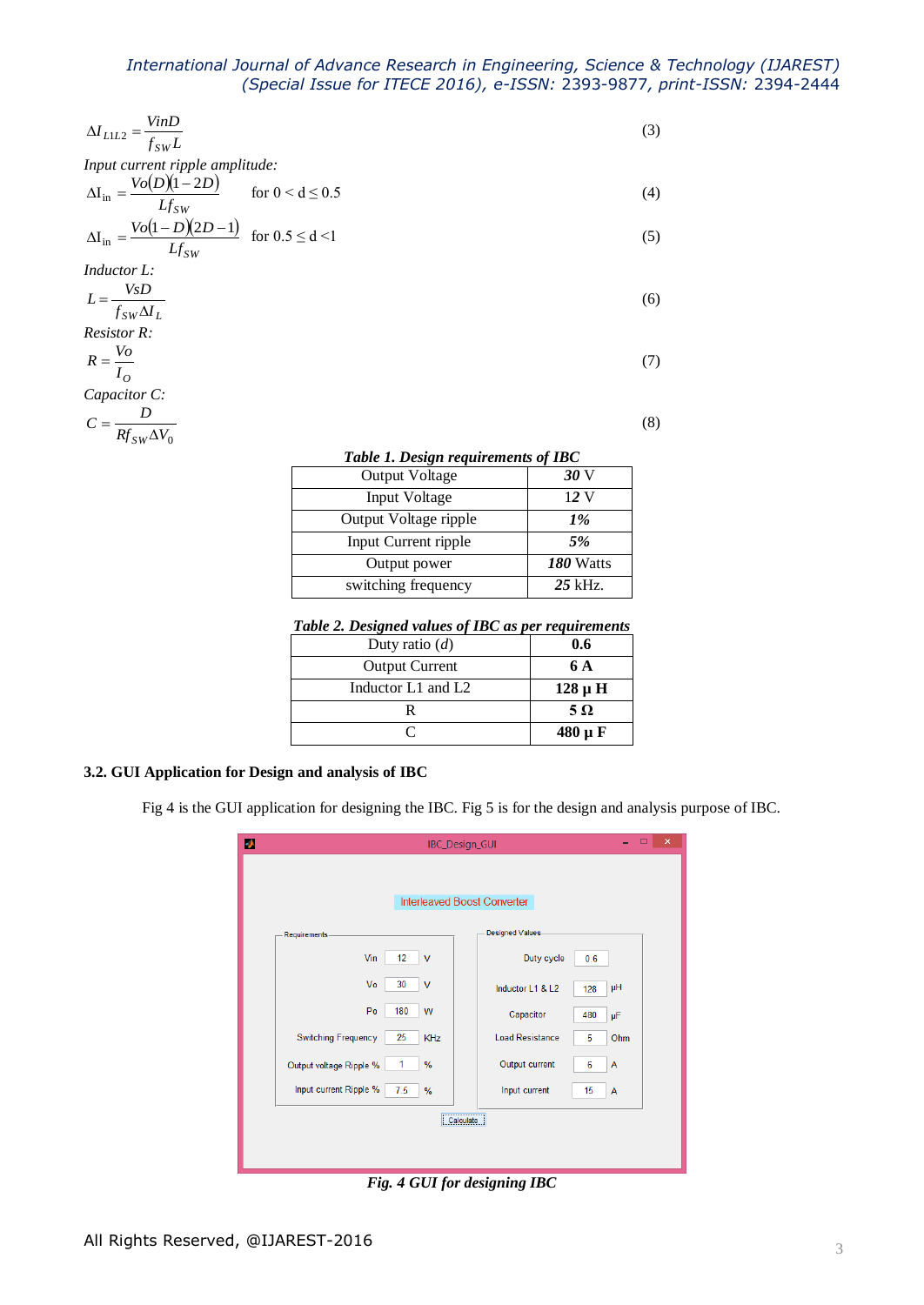| D |                                                                                                 |                                   | IBC_Design1_GUI                                                                                                                                                                                       | $\Box$<br>$\propto$<br>÷                                                                                                                                                   |
|---|-------------------------------------------------------------------------------------------------|-----------------------------------|-------------------------------------------------------------------------------------------------------------------------------------------------------------------------------------------------------|----------------------------------------------------------------------------------------------------------------------------------------------------------------------------|
|   | Requirements-<br>Vin<br>12<br>Vo<br>30<br>P <sub>0</sub><br>180                                 | $\mathsf{V}$<br>$\mathsf{V}$<br>W | Interleaved Boost Converter<br>- Input Current-<br>lin<br>15<br>$\overline{A}$<br>Delta-lin<br>0.75<br>$\overline{A}$<br>lin(max)<br>15.375<br>$\overline{A}$<br>lin(min)<br>14.625<br>$\overline{A}$ | <b>Inductor Current-</b><br>IL.<br>7.5<br>$\overline{A}$<br>Delta-IL<br>2.25<br>$\overline{A}$<br>IL(max)<br>8.625<br>$\overline{A}$<br>IL(min)<br>6.375<br>$\overline{A}$ |
|   | <b>Switching Frequency</b><br>25<br>Output voltage Ripple %<br>1<br>Input current Ripple %<br>5 | <b>KHz</b><br>%<br>%              | <b>My Values</b><br>Calculate                                                                                                                                                                         | Output Voltage-<br>30<br>30<br>$\mathsf{V}$<br>Delta-Vo<br>0.3<br>$\mathsf{V}$<br>Vo(max)<br>30.15<br>$\mathsf{V}$<br>Vo(min)<br>29.85<br>$\mathsf{V}$                     |

*Fig. 5 GUI for analysis of IBC*

### IV. MODELLING OF IBC

Modelling of IBC is done using state space averaging and small signal modelling technique by considering duty ratio D > 0.5. State variables are  $[I_{L1} \quad I_{L2} \quad V_C]^T$ .

Here all parasitic values of components are considered rl-Inductor internal resistance=0.02Ω rs-Switch resistance when ON = $0.001\Omega$ rd-Diode resistance when ON=0.001Ω rc-Capacitor resistance = $0.014\Omega$ 

### **Mode-1**

Switch S1 is closed and S2 is open

$$
A1 = \begin{bmatrix} -\frac{(r11 + rs1)}{L1} & 0 & 0 \\ 0 & -\frac{(r12 + rd2) + \frac{R \times rc}{R + rc}}{L2} & \frac{-R}{(R + rc) \times L2} \\ 0 & \frac{R}{(R + rc) \times C} & \frac{-1}{(R + rc) \times C} \end{bmatrix} B1 = \begin{bmatrix} \frac{1}{L1} \\ \frac{1}{L2} \\ 0 \end{bmatrix} C1 = \begin{bmatrix} 0 & \frac{R \times rc}{R + rc} & \frac{R}{R + rc} \end{bmatrix}
$$

**Mode-2**



# **Mode-3**

Switch S1is open and S2 is closed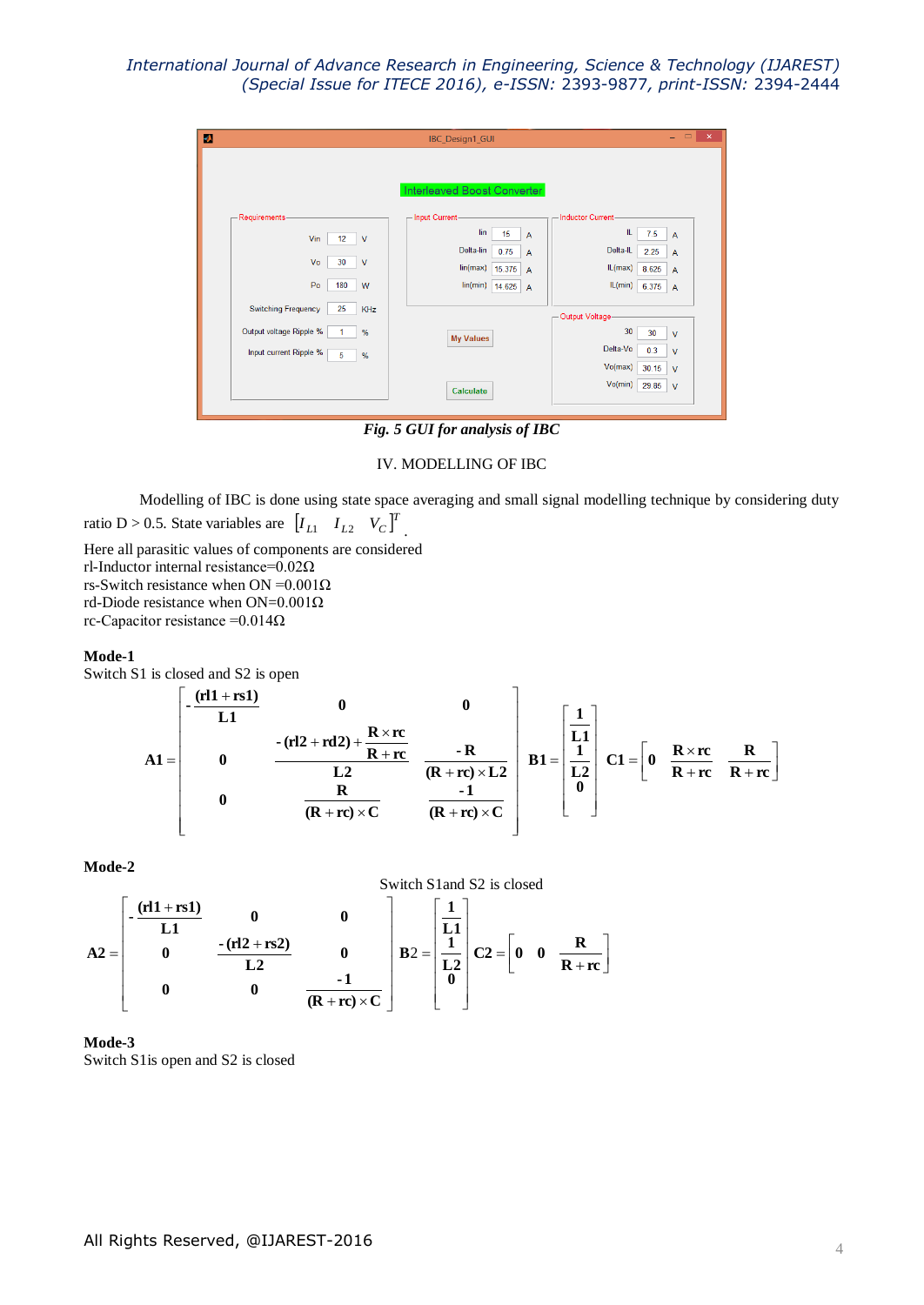$$
A3 = \begin{bmatrix} -\frac{Rrc + (R + rc)(rl1 + rd1)}{L1(R + rc)} & 0 & \frac{R}{L1 \times (R + rc)} \\ 0 & -\frac{(rl2 + rs2)}{L2} & 0 \\ \frac{R}{(R + rc) \times C} & 0 & \frac{-1}{(R + rc) \times C} \end{bmatrix} B3 = \begin{bmatrix} \frac{1}{L1} \\ \frac{1}{L2} \\ 0 \end{bmatrix} C3 = \begin{bmatrix} R \times rc & 0 & \frac{R}{R + rc} \end{bmatrix}
$$

**Mode-4**

Switch S1and S2 is closed

$$
A4 = \begin{bmatrix} -\frac{(rI1 + rs1)}{L1} & 0 & 0 \\ 0 & -\frac{(rI2 + rs2)}{L2} & 0 \\ 0 & 0 & \frac{-1}{(R + rc) \times C} \end{bmatrix} B4 = \begin{bmatrix} \frac{1}{L1} \\ \frac{1}{L2} \\ 0 \end{bmatrix} CA = \begin{bmatrix} 0 & 0 & \frac{R}{R + rc} \end{bmatrix}
$$

Averaged state space model over one particular cycle can be written as

$$
x = Ax + BV_S
$$
  
\n
$$
V_O = Cx + DV_S
$$
  
\n
$$
A = (A1 + A3) (1-D) + (2D-1) A2
$$
  
\n
$$
B = (B1 + B3) (1-D) + (2D-1) B2
$$
 (9)

 $C = (C1+C3) (1-D) + (2D-1) C2$  (10)

Finally, the transfer function of system is  
\n
$$
G(S) = \frac{4134 s^2 + 5.314 \times 10^9 s + 5.192 \times 10^{13}}{s^3 + 2.393 \times 10^4 s^2 + 2.283 \times 10^9 s + 2.111 \times 10^{13}}
$$
\n(11)

Transfer function given in equation 11 is state space averaged model. For controlling purpose we require the transfer function which is the ratio of change in output voltage with respect to change in duty cycle. This can be obtained by small signal analysis. The following GUI application of Fig.6 has been created for the small signal modelling and analysis of IBC.



*Fig. 6 (a) GUI for modelling and analysis of IBC (root locus)*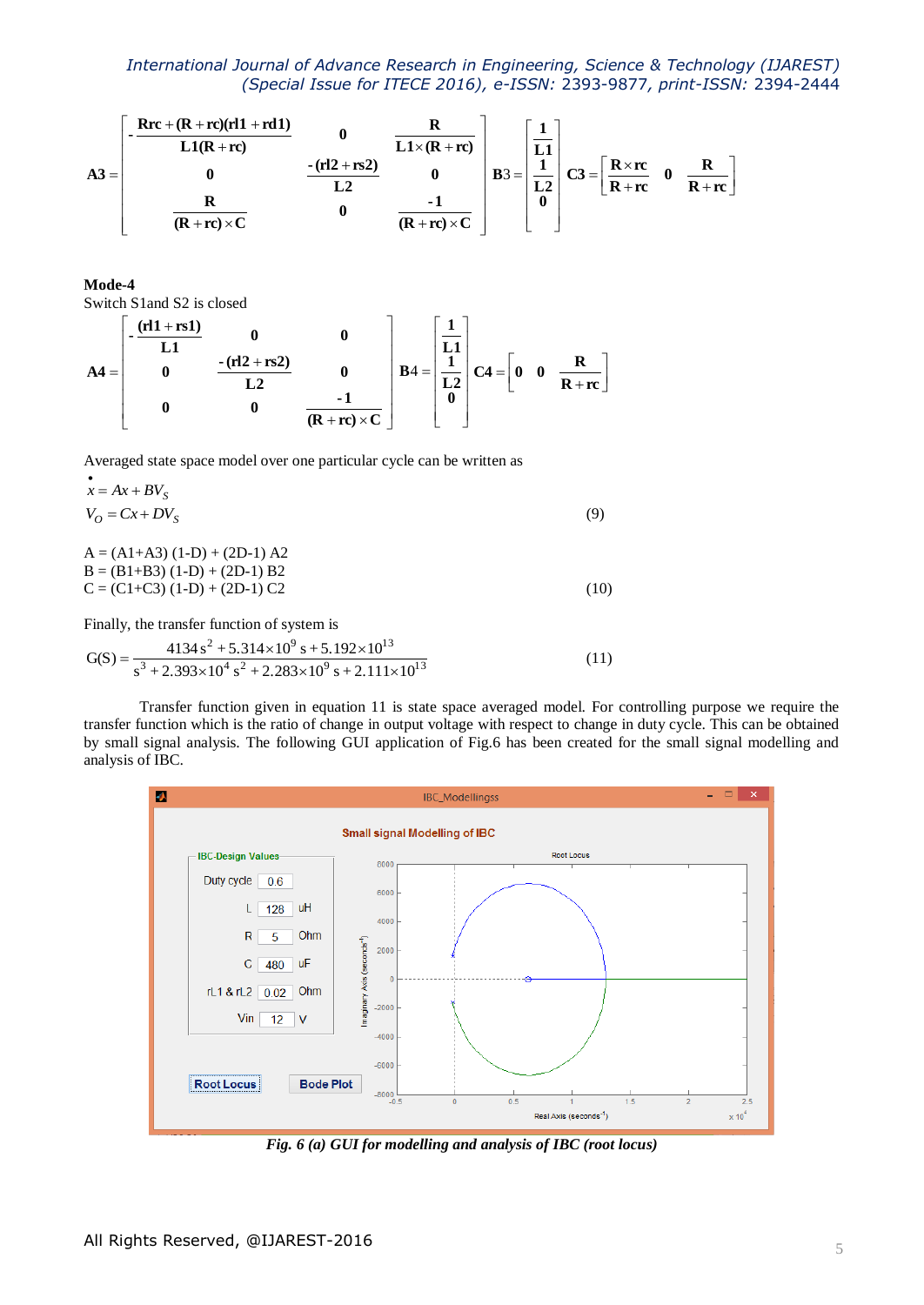Fig 6 (a) shows the root locus of the small signal transfer function. Root locus shows that the system is stable for the limited range of the gain. If the gain K increases then the system becomes oscillatory and unstable. Fig 6 (b) is the bode plot where the phase and gain margins are also mentioned. Here using close loop control we have to improve the phase margin and gain margin of the overall system.



*Fig. 6 (b) GUI for modelling and analysis of IBC (bode plot)*

## V. CLOSE LOOP CONTROL

## **5.1. Controller design**

To get the accurate output with the required dynamic performance IBC is used in closed loop control using the PID controller as shown in Fig 7. Here the output of IBC is compared with required voltage (set point) and the error signal is generated. The generated error signal is applied to PID controller.

The values of Kp, Ki and Kd is obtained from the various tuning method. The output from the PID controller is fed into the PWM block, where the pulses are generated with variable duty cycle. These generated pulses are used to control the ON/OFF of the two switches. These variable duty cycle pulses control the output voltage of the IBC.



*Fig. 7 Two stage IBC in closed loop PID control (block diagram)*

The block diagram created in SIMULINK for generation of PWM is shown in Fig. 8. Here input is duty ratio and accordingly two PWM signals are generated for controlling two switches. S2 signal is 180º lagging with S1.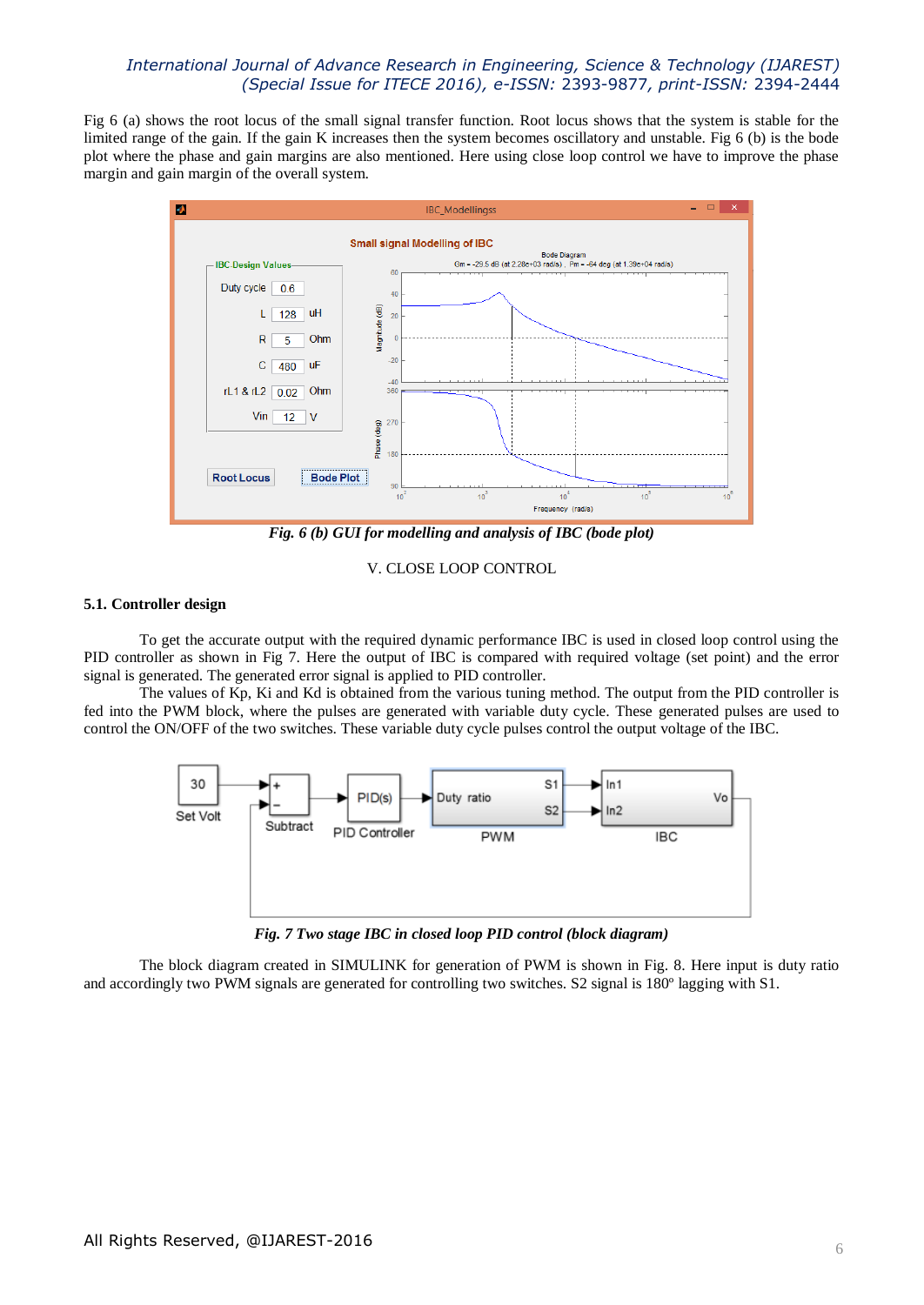

Fig. 10 explicates key waveforms of a 2-phase IBC converter operating in the CCM. Here the inductor currents  $i_{L1}$  and  $i_{L2}$  are shown in upper waveform for the duty cycle D = 0.6. While the effective input current  $I_{in}$  is shown in lower waveform. It is clear from the waveform that the ripple current is reduced much by using the interleaved two inductors.



### VI. PID TUNING METHODS

Tuning of the PID controller is the vast topic. There are various techniques for the tuning of PID according to the system type and order. Following GUI has been created for the tuning of PID.

### **6.1. Ziegler Nichols Instability method.**

Put the system in a feedback loop with a proportional controller, whose gain is increased until the closed loop system becomes unstable. At the verge of instability, note down the gain of the controller (Ku) and the period of oscillation (Pu). Then the PID settings are as given in Table 3. This is known as the instability method of Ziegler–Nichols [10].

| тате э педен-тактов зеницуз изице тзитни тепто<br><b>Controller</b> | Kp       | Ki       | Kd       |
|---------------------------------------------------------------------|----------|----------|----------|
|                                                                     | Ku/2     |          |          |
| PI                                                                  | Ku/2.2   | 1.2Kp/Tu |          |
| <b>Classical PID</b>                                                | 0.6Ku    | 2Kp/Tu   | KpTu/8   |
| Pessen Integral rule                                                | $0.7$ Ku | 2.5Kp/Tu | 0.15KpTu |
| <b>Modified PID</b>                                                 | 0.2Ku    | 2Kp/Tu   | KpTu/3   |

*Table 3 Ziegler–Nichols settings using instability method*

Obtained ultimate gain is Ku=0.045, and the sustained oscillation in output with ultimate period  $Pu=1.7$  ms. Fig 11 is the GUI application developed to get the value of various gain of PID controller. Here we have to provide values of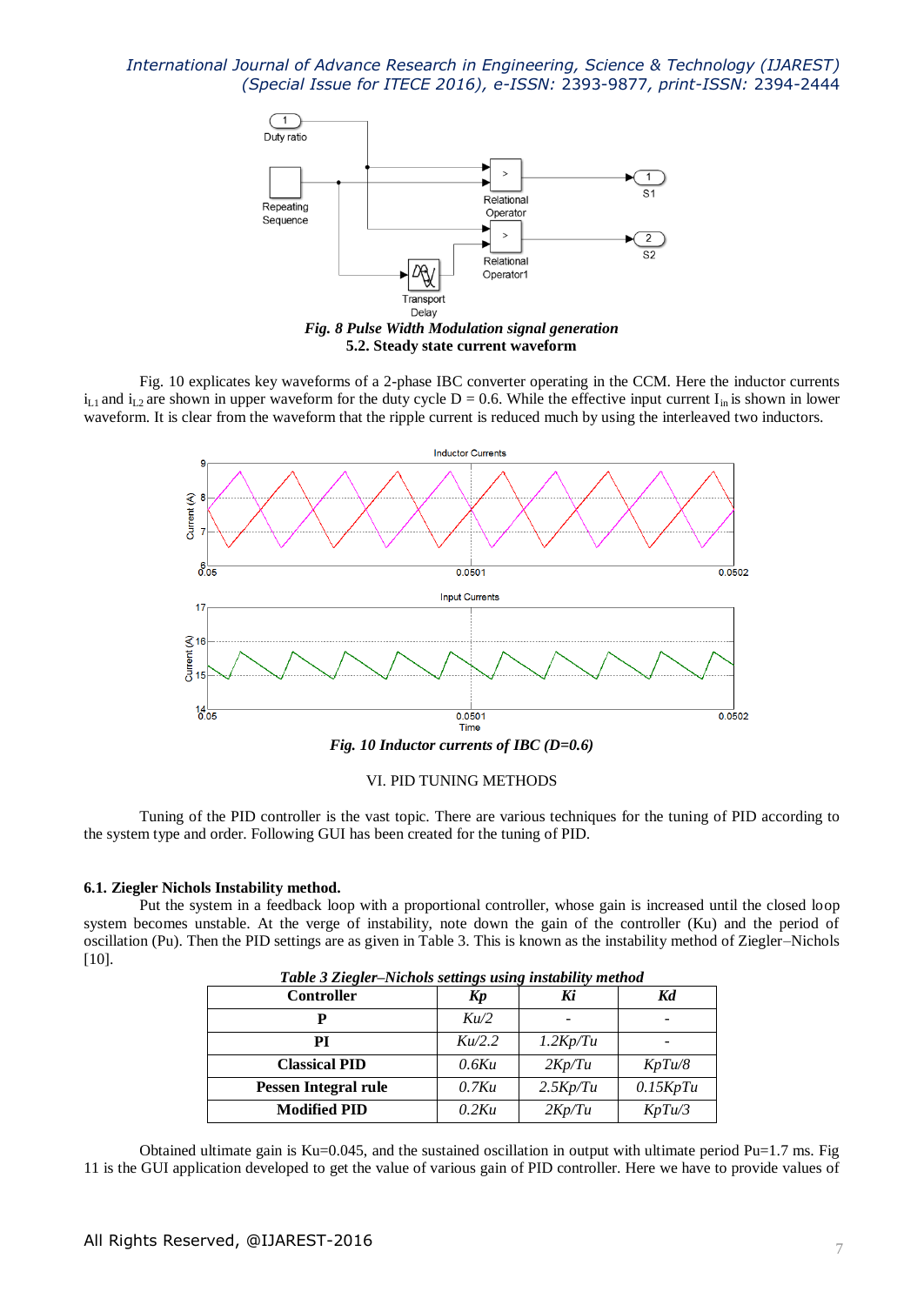Ku and Pu and then have to select controller type. We can get the gains and then can be exported directly to the circuit of IBC for getting the closed loop response.



*Fig. 11 GUI application for ZN instability method*



*Fig. 12 Step responses: Ziegler Nichols tuning methods*

| <b>Controller</b>      | <b>Peak Overshoot</b> | <b>Rise time</b> | <b>Settling time</b> | <b>ITAE</b> |
|------------------------|-----------------------|------------------|----------------------|-------------|
| <b>Classical PID</b>   | $6.00\%$              | $0.58$ ms        | $3.38$ ms            | 3.15E-04    |
| <b>Pessen Integral</b> | 4.73%                 | $0.54$ ms        | $1.89$ ms            | 2.31E-04    |
| <b>Some Overshoot</b>  | $0.07\%$              | $1.07$ ms        | $3.35$ ms            | 3.90E-04    |
| <b>No Overshoot</b>    | $0.00\%$              | $2.33$ ms        | $5.19$ ms            | $6.20E-04$  |

*Table 4 Analysis form Ziegler Nichols tuning method*

Figure 12 shows output voltage step response with four different tuning method of Ziegler-Nichols tuning method. Here the classical PID and Pessen Integral rule tuning methods are more aggressive. They give fast transient response but also with some overshoot as mentioned in table 4. Other two modified methods are also applied for tuning and result also shown in same figure. These two methods do not give overshoot with reasonable rise time and settling time. So whenever the overshoot is not desirable in system then these two modified methods should be used. To show performance indices of controllers ITAE parameter for each tuning method is also shown in table 4.